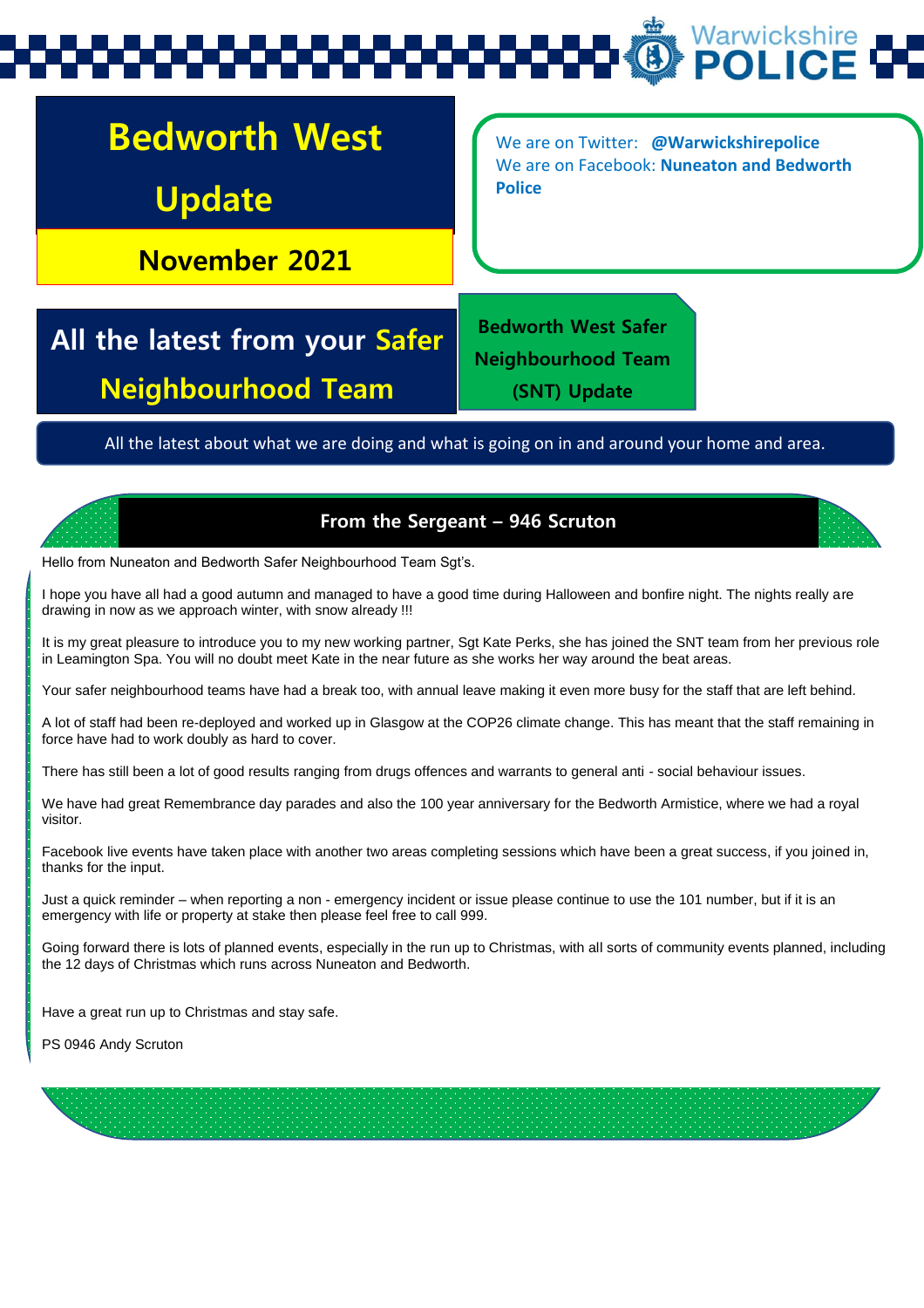## Warwickshire<br>**POLICE**

## **Op Sceptre**



This month saw the return of OP Sceptre which we do every year. During Op Sceptre, Nuneaton and Bedworth Police's Safer Neighbourhood Team received a total of 67 knives during the knife surrender aspect of the operation. It may not sound like many, but whether or not a single life has been saved, it is still a significant number of knives no longer in circulation.

During Op Sceptre officers undertook a range of activities including educational programmes in schools to raise awareness of the dangers and consequences of carrying a knife and the risks of grooming and exploitation. This included officers from the Youth Engagement Team who attended a number of local schools and presented inputs to hundreds of children and young people.

There was also a Knife Crime awareness event in Bedworth at the Life Church, which was attended by 98 people. The event included a 45 minute film made of collaborations with local police and young people about the effects and consequences of carrying knives, including the devastation caused to families.

Our teams also held knife amnesty events in the community whereby knife bins were set up so people could come and safely dispose of their knives. We also did knife sweeps of parks and wooded areas in search of any knives.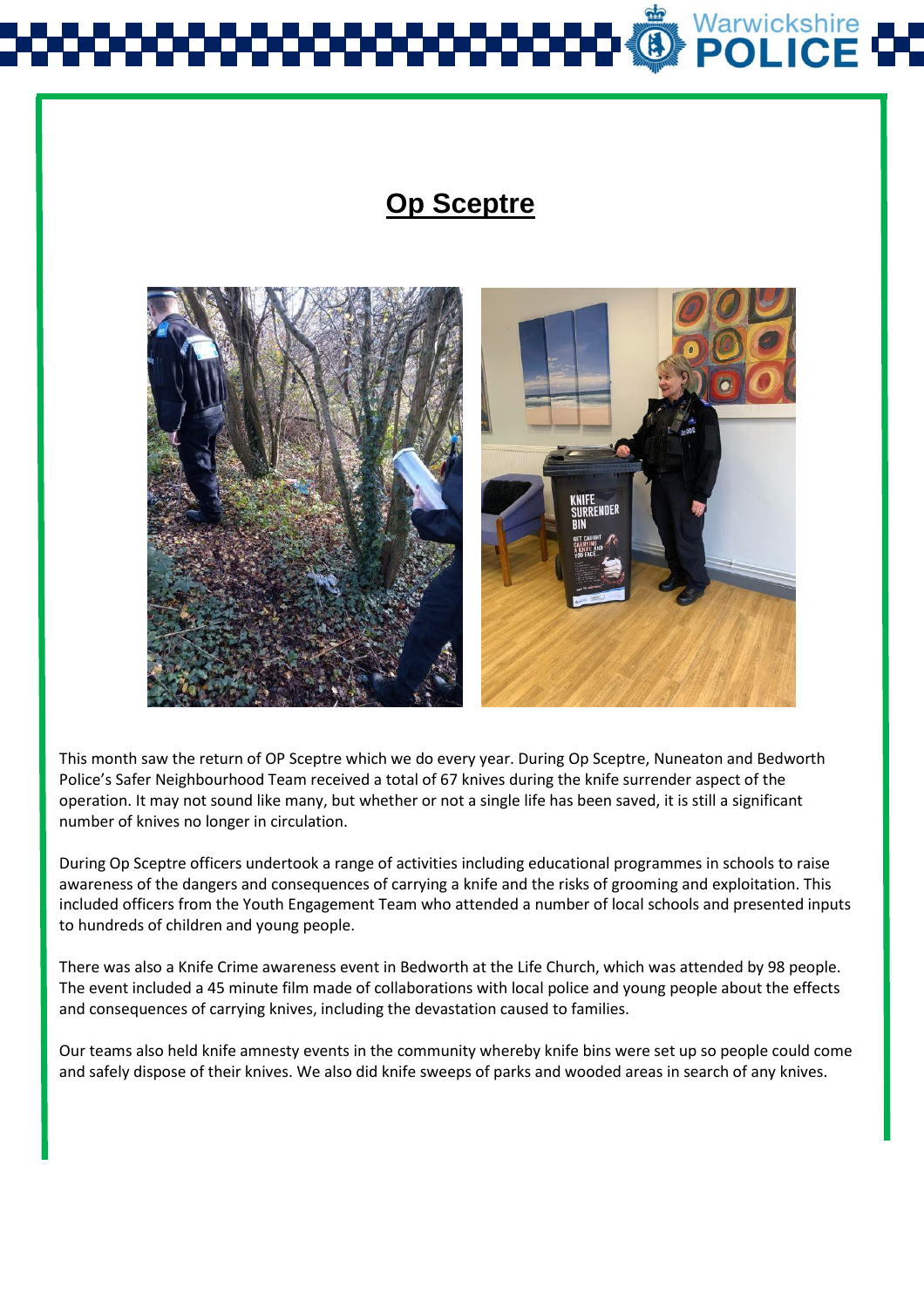### **Out & About With Bedworth West**





We have had a busy month this month back out and about in our community. We have had a number of surgeries in Keresley and Ash Green. We have also been in to many schools delivering talks on knife crime, cyber bullying and investigative skills. We had the Christmas Light switch on in Bedworth which went very well with no issues reported.

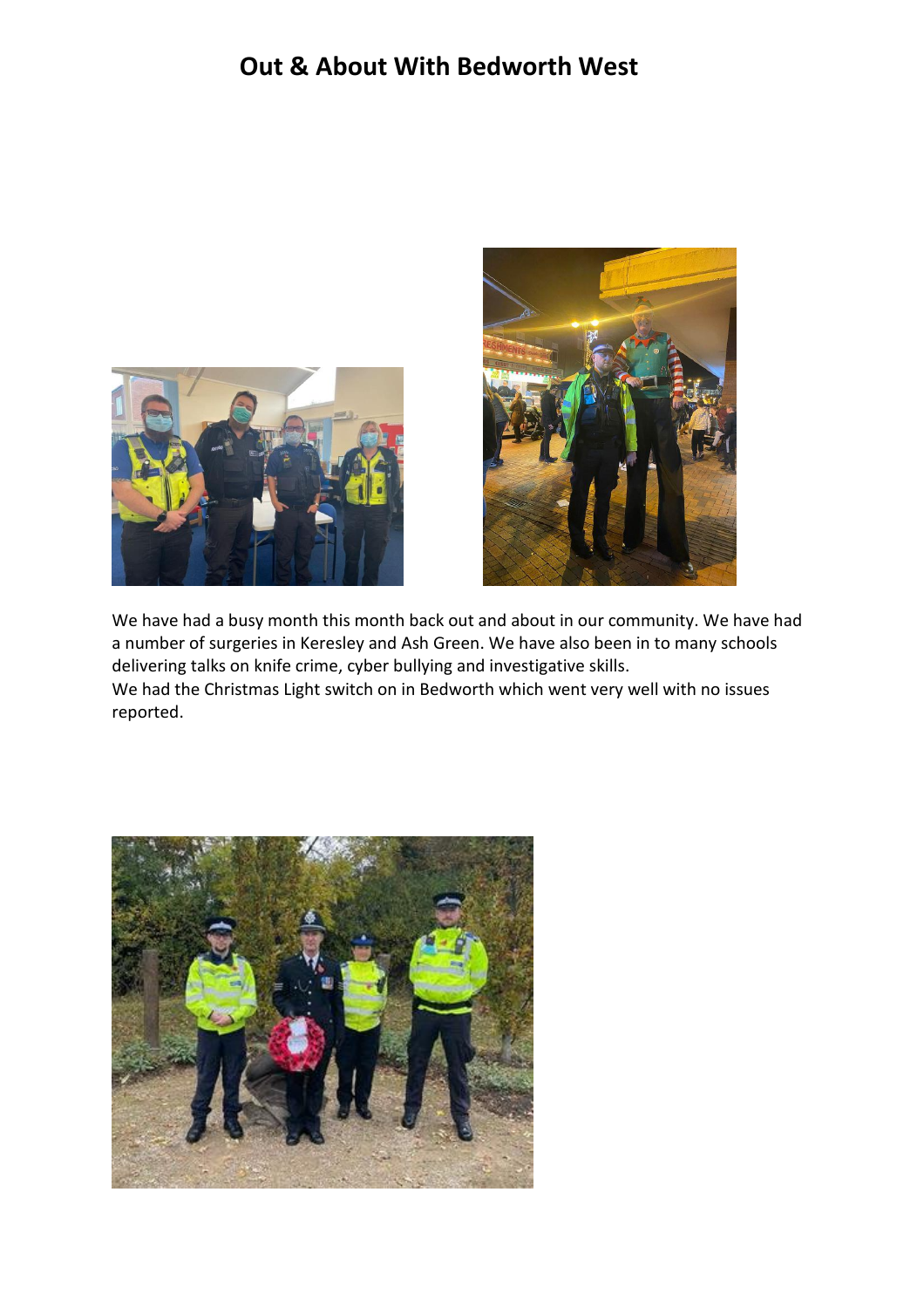

This month also saw a number of calls being received regarding antisocial behaviour, in particular egg throwing at people's properties. We have managed to identify some of the culprits and they have been issued with warnings and ABC's, which are anti-social behaviour contracts.

## **Our Priorities**

Our priorities from November through to December 2021 for Bedworth West SNT are:

- **Vehicle Crime**
- **Drugs**
- **Speeding**
- **Anti-Social Behaviour – Egging of properties**

We will provide an update regarding the priorities and what action the team have taken in the next addition.

If you have any suggestions or concerns regarding the above, please do not hesitate to make contact with the team.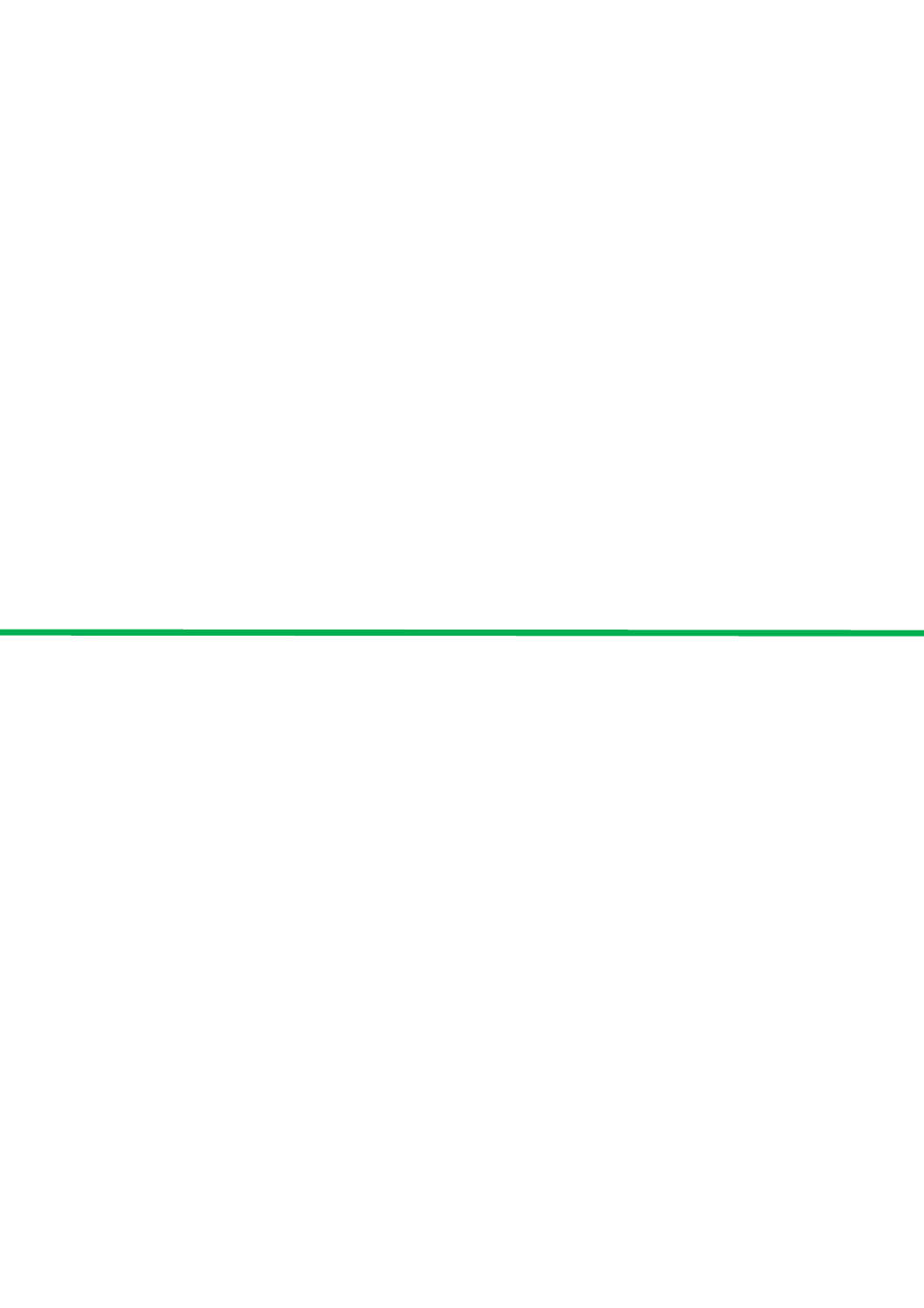## Warwickshire<br>**POLICE**



#### **Message from the Beat Manager**

Hello from the Bedworth West team.

I am Pc Gavin Parrott and I will be your new beat manager for the Bedworth West Area. I have been a police officer for 20 years and have previously worked in London, Nuneaton and nationally on a specialist unit before returning to Warwickshire in an office role in 2020. I have now been given the opportunity to be your local officer. You will see me about on foot as well as conducting mobile patrols. I look forward to policing your community.